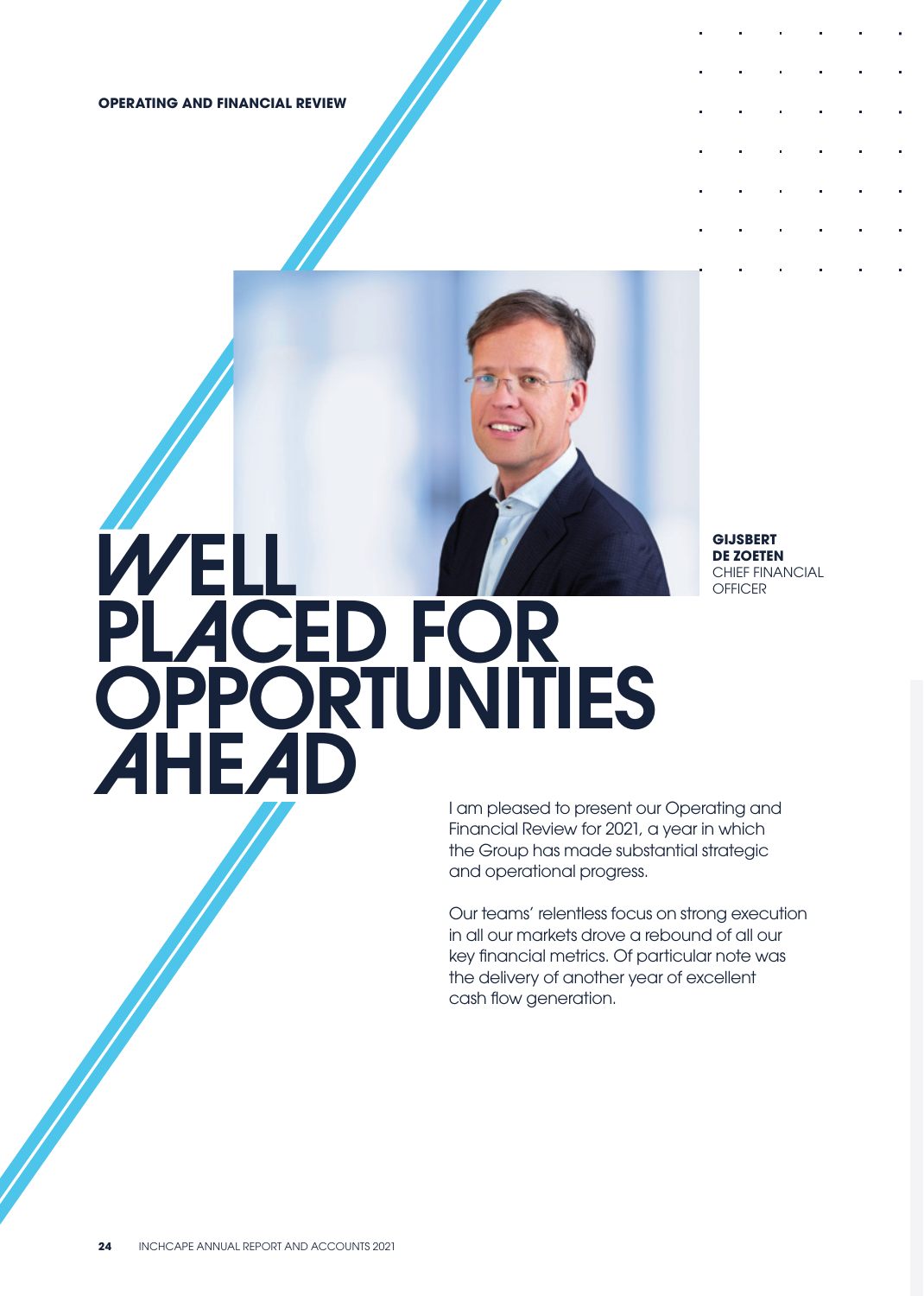

**//** It is a testament to the resilience of our diverse business, and all our people, that we successfully navigated another year of uncertainty.

The Group's performance in 2021 was excellent, amid continuing challenges caused by the pandemic and supply constraints across the globe. All our regions saw an improvement in both top line and profitability, with strong demand for vehicles and aftersales services, following the significant disruption caused by Covid-19 in 2020.

It is a testament to the resilience of our diverse business, and all our people, that we successfully navigated another year of uncertainty. Our teams worked collaboratively, across borders, to ensure we were making the best possible business decisions.

Group revenue was supported by strong consumer demand for both new and used vehicles, and reduced discounting as supply was tight, particularly in the second half. This favourable pricing dynamic contributed to the strong profitability out-turn, with the Group's gross margin at unprecedented levels. At the start of the year we successfully concluded our cost-restructuring programme, which targeted a £90m reduction of overheads. We are still confident of retaining at least half of these savings as volumes return to pre-pandemic levels.

Our continued focus on cash management drove another excellent year of cash flow generation, highlighting the cash generative nature of the business model. Over the course of the past 12 months we have added a number of new distribution businesses to our portfolio, and have a healthy pipeline of opportunities. In line with our capital allocation policy, this enabled us to launch a £100m share buyback programme in the middle of the year, which is now complete.

With the Group's net cash position further improved, in addition to a full-year dividend of 22.5p (final: 16.1p), we have launched another £100m share buyback programme to be completed over the next 12 months.

During 2021, the Group launched its new growth strategy, Accelerate, which continues to put distribution at the core of our business, and extends our ambition to capture more of a vehicle's lifetime value. We are embarking on this exciting growth journey, while maintaining our disciplined approach to capital allocation, and as such remain focused on delivering long-term benefits to all of our stakeholders.

### **GIJSBERT DE ZOETEN**

CHIEF FINANCIAL OFFICER

### **KEY PERFORMANCE INDICATORS**

Our results are stated at actual rates of exchange. However, to enhance comparability we also present year-on-year changes in sales and operating profit in constant currency, thereby isolating the impact of translational exchange rate effects. Unless otherwise stated, changes are expressed in constant currency and figures are stated before exceptional items.

|                                                   | 2021              | $2020^3$          | % change<br>reported | % change<br>constant FX <sup>1</sup> | % change<br>organic <sup>2</sup> |
|---------------------------------------------------|-------------------|-------------------|----------------------|--------------------------------------|----------------------------------|
| <b>Key financials</b>                             |                   |                   |                      |                                      |                                  |
| Revenue                                           | £7,640m           | £6,838m           | $+12%$               | $+15%$                               | $+21%$                           |
| Operating profit (pre-exceptionals) <sup>1</sup>  | £328m             | \$164m            | $+100%$              | +120%                                |                                  |
| Operating margin <sup>1</sup>                     | 4.3%              | 2.4%              | $+190bps$            | $+200$ bps                           |                                  |
| Profit before tax (pre-exceptionals) <sup>1</sup> | £296m             | \$128m            | $+131%$              |                                      |                                  |
| Basic EPS (pre-exceptionals) <sup>1</sup>         | 56.2p             | 23.1 <sub>p</sub> | $+143%$              |                                      |                                  |
| Dividend per share                                | 22.5p             | 6.9 <sub>p</sub>  | $+226%$              |                                      |                                  |
| Free cash flow <sup>1</sup>                       | £289m             | \$177m            | $+63%$               |                                      |                                  |
| <b>Statutory financials</b>                       |                   |                   |                      |                                      |                                  |
| Operating profit / (loss)                         | £227m             | $E(93)$ m         |                      |                                      |                                  |
| Profit / (loss) before tax                        | £195m             | $£(130)$ m        |                      |                                      |                                  |
| <b>Basic EPS</b>                                  | 30.0 <sub>p</sub> | (36.0)p           |                      |                                      |                                  |

1. These measures are alternative performance measures, see page 186.

2. Organic growth is defined as sales growth in operations that have been open for at least a year at constant foreign exchange rates.

3. Restated, see note on page 185.

**GOVERNANCE**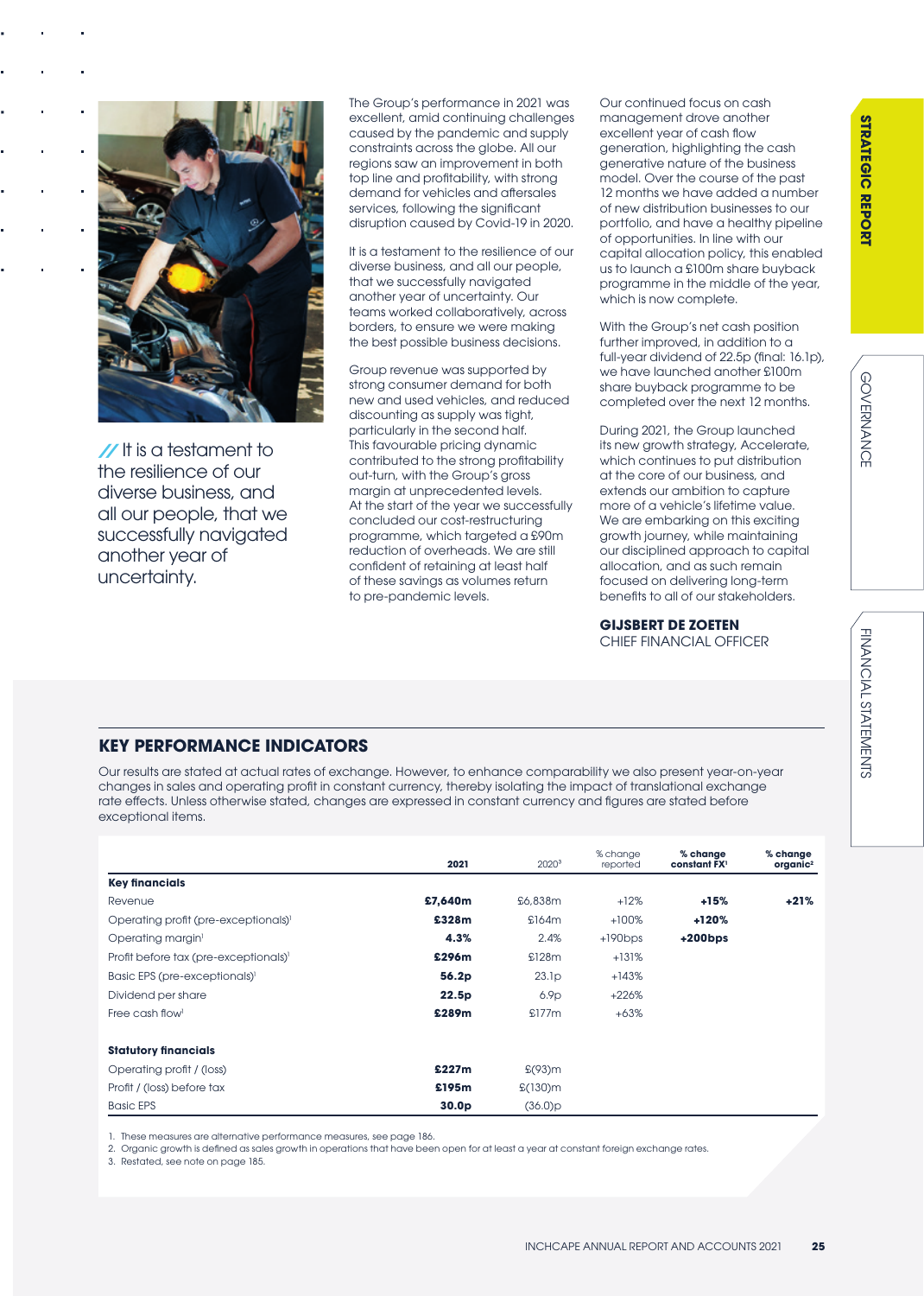# PERFORMANCE REVIEW

Our performance in the year was strong, with our Group revenue almost back to pre-pandemic levels on a comparable basis. While the pandemic continued to cause disruption across the globe, the impact on the Group was less pronounced than in 2020, as we had adapted our business operations to better manage in this environment. The widely reported global supplychain issues had a more pronounced impact in the second half. The demand for vehicles and aftersales remained strong throughout the period, which created a supplydemand imbalance, and led to higher gross margins and profitability.

### **Over the course of the year, the Group generated revenue of £7.6bn, operating profit pre-exceptionals of £328m and free cash flow of £289m.**

Group revenue of £7.6bn rose 12% year-on-year reported and 15% in constant currency. The growth rate was dampened by the disposal of several retail businesses (including sites in St. Petersburg, Russia), which further reduced our standalone retail revenue exposure by c.£0.3bn. In terms of M&A, over the past 12 months we secured five new distribution agreements across both the Americas and Asia, gaining entry into three new markets. As well as broadening our geographic footprint, we secured our first distribution relationships with Geely (Chile), and Chrysler (Barbados and Caribbean).

On an organic basis, excluding currency effects and net M&A, revenue increased by 21%. The growth was broad-based across all regions, driven by a combination of volume recovery and strong pricing. In 2020, pandemic-related restrictions were most pronounced during the second quarter, and weighed significantly on our performance. On a comparable basis (adjusting for currency and portfolio changes), the Group's revenue in 2021 was 3% below 2019.

The Group delivered an operating profit pre-exceptional items of £328m, up 100% year-on-year reported and 120% in constant currency. The strong rebound reflects the topline increase and the year-on-year margin improvement. The 2021 out-turn includes c.£10m of profit from our St. Petersburg, Russia operations sold towards the end of the first-half.

Profit before tax and exceptional items (PBT) of £296m (2020: £128m) reflects the strong improvement in revenue and operating profit. The net interest expense of £32m is £5m lower than prior year primarily as a result of lower inventory levels, which reduced the related interest expense. Adjusting for the impact of currency and changes to our portfolio, profit before tax and exceptional items is back to 2019 pre-pandemic levels (£296m).

During the reporting period, we incurred exceptional charges of £101m. The majority of the charge relates to the £72m loss on the disposal of a part of our Retail operations in Russia, where we realised £108m of accumulated foreign exchange losses upon disposal. In addition, we booked £13m of restructuring costs, largely related to the conclusion of our Covid-19 cost restructuring programme, and £20m of accelerated amortisation of software assets (following a change in accounting policy).

The highly cash-generative nature of our business model was evident with free cash flow generation of £289m (2020: £177m) – this represents a conversion of operating profit pre-exceptionals of 88% (2020: 108%), exceeding the long-term average of 60-70%. During the period we benefitted from a net working capital inflow of £44m, and lower net capital expenditure (£40m), owing to proceeds from the disposal of surplus capital assets and the reallocation of expenditure on intangible assets to operating costs (due to a change in accounting policy).

Other notable elements of the cash flow bridge include: net acquisitions and disposals, which amounted to an inflow of £56m (proceeds from Retail disposals offset by the acquisition of

Daimler Guatemala and a commercial vehicle business in Guam) and dividend payments of £52m. We launched a £100m share buyback programme in July, of which c.£80m was complete by the end of the year.

**The Group closed the reporting period in a net cash position of £379m (excluding lease liabilities), which compares to £266m at the end of December 2020, and £435m as at 30 June 2021.** 

On an IFRS 16 basis (including lease liabilities), we ended the period with net funds of £55m (December 2020: net debt of £67m).

Return on capital employed over the period was 30%, compared to 12% for the equivalent period last year. The increase was primarily driven by the recovery in Group profits, and supported by our portfolio shift towards distribution and asset impairments in 2020 triggered by the pandemic.

### **FOURTH QUARTER 2021**

Group revenue for the fourth quarter was £1.8bn, down 4% reported. On an organic basis revenue increased 5%, compared to a 10% increase in Q3 – with the lower growth rate primarily owing to the shortage of vehicles globally, amid low vehicle production levels.

In Distribution, revenue increased 8% organically, following a 20% increase in Q3. In addition to lapping a tough comparator, during Q4 most regions were impacted by vehicle supply constraints, although aftersales performance proved resilient.

In Retail, while revenue was flat year-on-year on an organic basis (Q3: fell 2%), the comparable period was impacted by pandemic related restrictions. The shortage of vehicle availability (both new and used) had a meaningful impact on topline performance.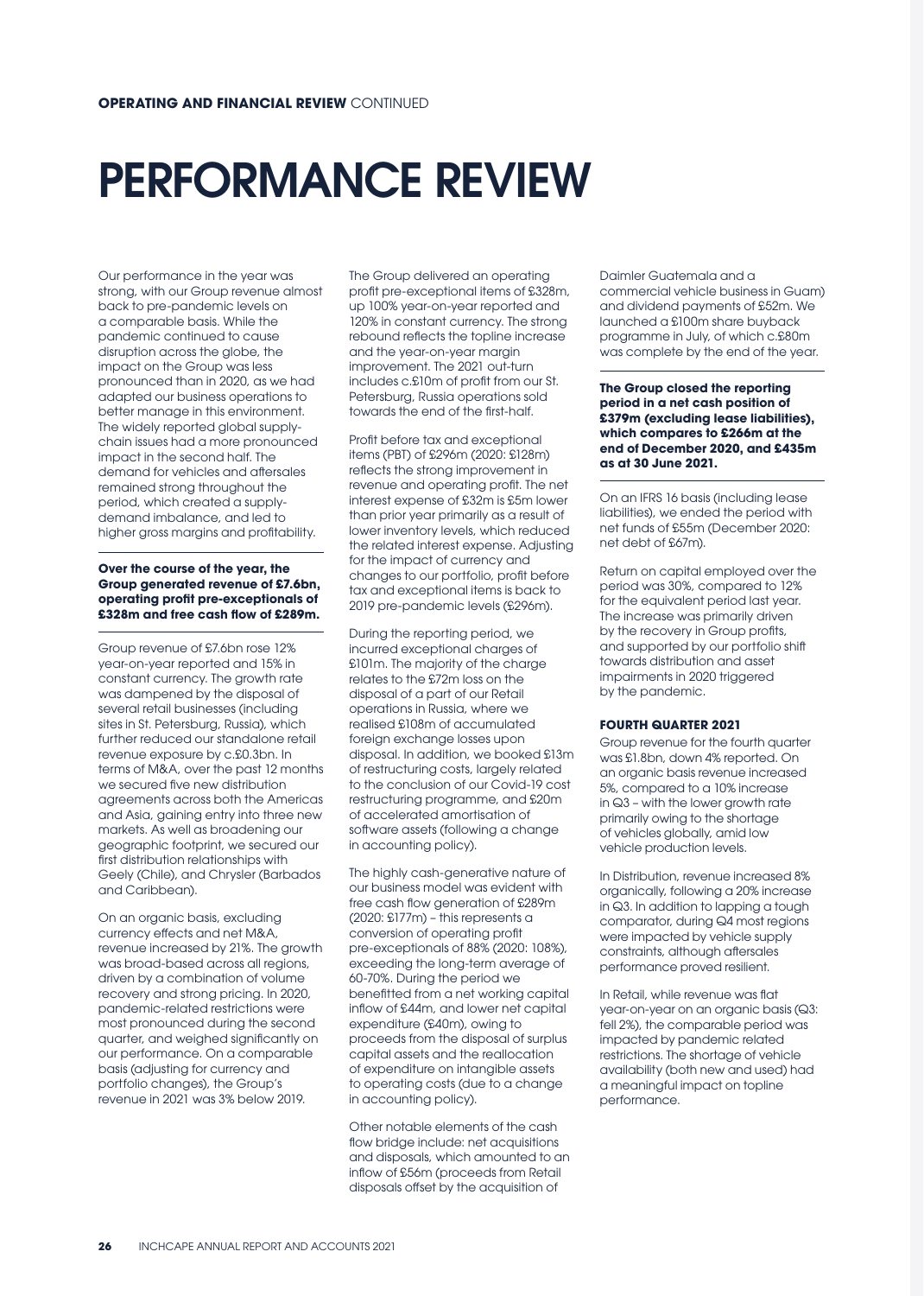GOVERNANCE

**GOVERNANCE** 



# **DISTRIBUTION**

The Distribution segment saw revenue rise 27% yearon-year, with all regions growing versus the prior year.



**REGIONAL BREAKDOWN**

The combination of an encouraging topline and margin improvement resulted in an operating profit<sup>1</sup> of £246m (2020: £140m). The operating margin rose 160bps to 5.3%.

**Asia** revenue grew 11% year-on-year, and operating profit<sup>1</sup> rose 25%. While countries continued to be impacted by pandemic-related uncertainty, all our markets delivered both topline and profit growth in 2021. However, the region remains significantly below 2019 levels owing to the vehicle licence cycle in Singapore and general softness in Hong Kong. During the first half, Singapore benefitted from greater availability of vehicle licences (the government's phasing of missed licences over 12 months concluded in June 2021), which did not repeat in the second half. In 2022 we expect vehicle volumes in Singapore to be broadly in line with the run-rate observed in the second half of 2021. In Hong Kong, the business grew in 2021, although volumes remain relatively subdued. Performance across the rest of Asia was solid, with an encouraging revenue and profit outturn. Having won the distribution rights for JLR in Indonesia during Q2, towards the end of the year we acquired a business which distributes commercial vehicles in Guam, further bolstering our presence in the region.

**Australasia** revenue grew 19% year-on-year, and operating profit<sup>1</sup> recovered considerably. The revenue performance was supported by the launch of the new Subaru Outback and Forester models. This helped the brand gain market share in the first six months of the year, although this momentum was disrupted by supply shortages in the second half. The combination of supply-chain bottlenecks and various pandemic related restrictions held back margin recovery. Nevertheless, following a number of actions, including an adapted pricing strategy, the

introduction of innovative financing products and a material reduction of overheads, the business is structurally stronger. We expect these improvements will support margins in the period ahead.

**Europe** revenue was up 36% year-onyear, with operating profit<sup>1</sup> rising 72%. While the pandemic continued to cause uncertainty across markets, demand remained robust. The encouraging demand backdrop supported performance, with revenue and profits recovering towards 2019 levels, in spite of vehicle supply constraints. The topline recovery was in part driven by market share gains in a number of markets, with a solid contribution from new models e.g. Toyota Yaris. Our newly acquired JLR Poland business, was adversely impacted by supply constraints, although the launch of the new Range Rover is expected to support performance in 2022.

**Americas & Africa** revenue grew 44% year-on-year, and operating profit<sup>1</sup> recovered to pre-pandemic levels as margins rebounded. In the Americas, robust consumer demand enabled us to deliver positive growth across all key markets, despite some pandemic related disruptions. A combination of the strong demand and pricing environment, and our costrestructuring efforts have supported the region's performance such that both 2021 revenue and profits are above 2019 levels. Over the past 12 months the region has secured a number of new distribution businesses, which in aggregate will add c.£200m of annualised revenue. In Africa, our performance continues to be solid, not least given the backdrop of a challenging environment. Looking further ahead, given the low penetration of vehicles per capita in the Americas & Africa region, we are optimistic about the growth prospects over the medium and long term.

### **Revenue Operating profitive and** *Coperating profitive and Coperating margin* **<b>Operating margin 4,917 3,820** 2021 **4,672** 2020 2019 **333 333 334 335 4,917 2019 336 335 140** 2021 **246** 2020 2019 5.3% 3.7% 6.8% **•** Asia • Australasia • Europe • Americas & Africa

1. Operating profit and operating margin stated pre-exceptionals.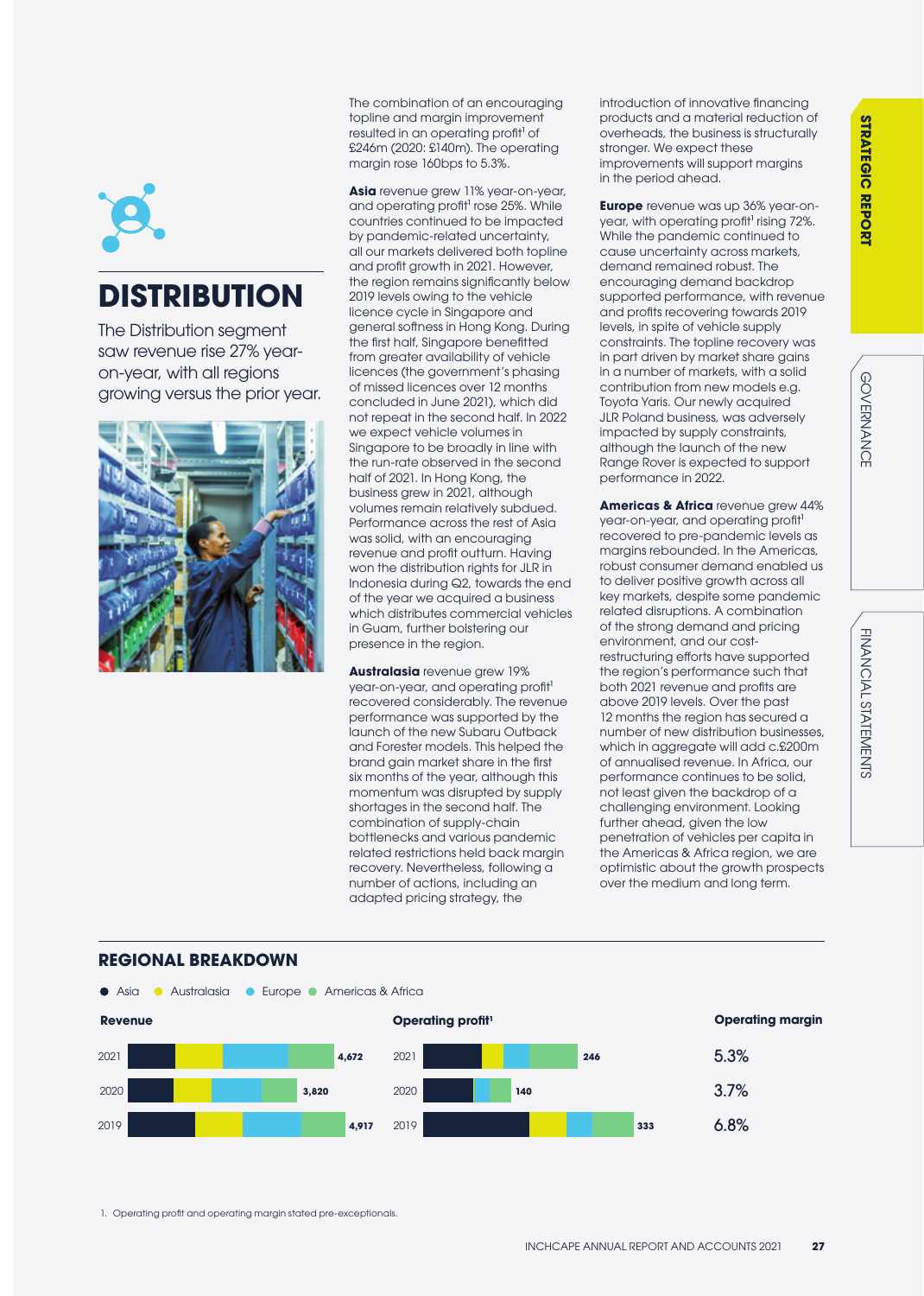### **OPERATING AND FINANCIAL REVIEW** CONTINUED



## **RETAIL**

The Retail segment saw revenue rise 1% year-on-year, or 19% on an organic basis when adjusting for the Retail disposals over the period.

Supported by strong gross margins and our cost mitigation measures, we delivered operating profit<sup>1</sup> of £82m (2020: £24m). The operating margin was particularly strong at 2.8%.

**UK & Europe** delivered organic revenue growth of 19% and operating profit<sup>1</sup> rose significantly, resulting in an operating margin of 2.8%. We experienced solid demand for New and Used Vehicles against a backdrop of supply constraints. This drove gross margins to unprecedented levels across all three of our retail-only markets in the UK, Russia and Poland. The profit out-turn also benefitted from a lower overhead base, following the implementation of our costrestructuring programme. In the first half of 2021, we disposed of our operations in St. Petersburg which

contributed c.£110m of revenue and c.£10m of profit to the year's result. As indicated at our Capital Markets Day, as and when supply situation normalises we expect margins will trend towards c.1.5%.

**Australasia:** following a significant disposal programme, which concluded in 2020, we no longer have a Retail segment in Australasia.



### **REGIONAL BREAKDOWN**







1. Operating profit and operating margin stated pre-exceptionals.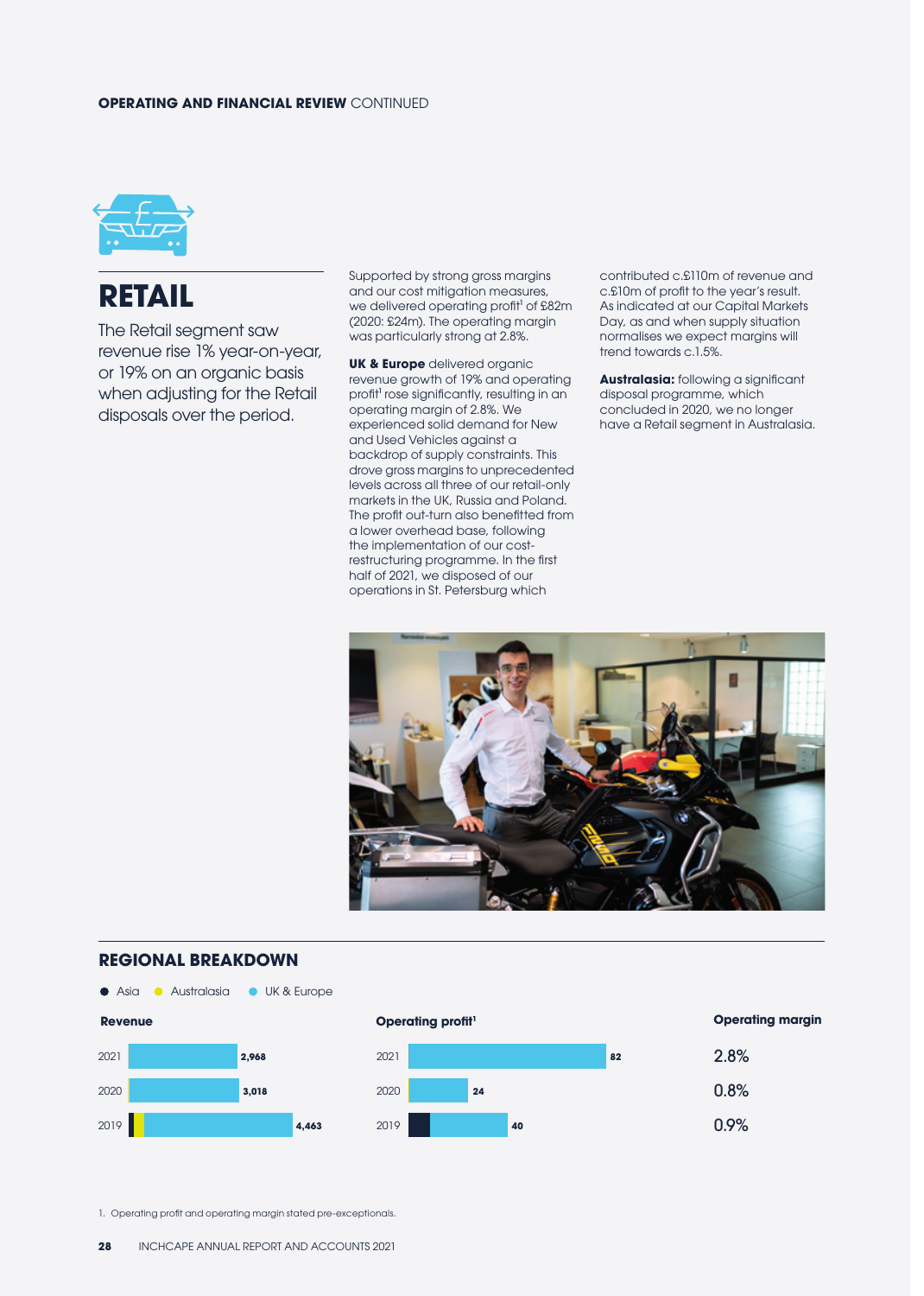# **STRATEGIC REPORT STRATEGIC REPORT**

### **OTHER FINANCIAL ITEMS**

### **Exceptional items**

During the year, we have incurred exceptional charges of £101m (2020: £257m). The charge arose largely from the recycling of £108m of foreign exchange losses previously recognised in other comprehensive income in relation to the disposal of the Russia Retail business, partially offset by gains on the disposal of other retail businesses in the UK and Europe. Additionally, there was £13m of restructuring costs and £20m of accelerated amortisation on software assets. Further details can be found in note three on page 194.

### **Net finance costs**

Net finance costs were £32m (2020: £37m). The decrease is largely due to a reduction in the cost of financing inventory following our retail disposals, and the overall reduction in inventory and associated inventory financing following our S&OP improvements and restrictions in supply globally. The interest charge is stated on an IFRS 16 basis and, excluding interest relating to leases, our net finance charge was £21m compared to £23m in 2020.

### **Tax**

The effective tax rate for the year is 24% before exceptional items (2020: 26%). Compared to the prior year, the effective tax rate before exceptional items benefits from improved operational performance reducing the adverse impact of unrecognised losses. The effective tax rate for the year, after exceptional items, is 37% (2020: negative 7%), and is not comparable to the prior year due to the impact of the pandemic on the Group's performance in the prior period.

### **Non-controlling interests**

Profits attributable to our noncontrolling interests were £5m (2020: £3m). The Group's non-controlling interests comprise a 40% holding in PT JLM Auto Indonesia, a 33% share in UAB Vitvela in Lithuania, a 30% share in NBT Brunei, a 30% share in Inchcape JLR Europe, a 10% share of Subaru Australia and 6% of the Motor Engineering Company of Ethiopia.

### **Dividend**

The Board has declared a final dividend of 16.1p per ordinary share which will be paid on 21 June 2022 to shareholders on the register at close of business on 13 May 2022. This follows an interim dividend of 6.4p, and takes the total dividend in respect of FY21 to 22.5p (2020: 6.9p). The Dividend Reinvestment Plan is available to ordinary shareholders and the final date for receipt of elections to participate is 27 May 2022.

### **Cash flow and net debt**

The Group generated free cash flow of £289m (2020: £177m) driven primarily by an improvement in profitability, the level of working capital and continued careful capital allocation. After the proceeds received from our Retail disposals, as well as the acquisition of the Distribution business in Guatemala and Morrico in Guam, the Group had net cash excluding lease liabilities of £379m (2020: £266m). Including lease liabilities (IFRS 16), the Group had net funds of £55m (2020: net debt of £67m).

### **Capital expenditure**

During 2021, the Group incurred net capital expenditure of £40m (2020: £35m), consisting of £65m of capital expenditure and £25m of proceeds from the sale of property. In 2022, we continue to expect net capital expenditure of less than 1% of Group sales.

### **Financing**

As at 31 December 2021, the committed funding facilities of the Group comprised a syndicated revolving credit facility of £700m (2020: £700m) and sterling Private Placement loan notes totalling £210m (2020: £210m). As at 31 December 2021, none of the £700m syndicated revolving credit facility was drawn (£nil as at 31 December 2020).

### **Acquisitions**

In 2021 the Group continued to further expand its distribution footprint, completing four deals during the year. Towards the end of the fourth quarter the Group agreed terms to acquire an additional distribution business: Simpson Motors in the Caribbean. The deal remains subject to customary conditions, and upon completion (anticipated in the first half of 2022) we expect an aggregate cash outflow of c.£60m.

### **Pensions**

At 31 December 2021, the IAS 19 net post-retirement surplus was £82m (2020: £20m), with the increase driven largely by a rise in the discount rate used to determine the value of scheme liabilities. In line with the funding programme agreed with the Trustees, the Group made additional cash contributions to the UK pension schemes amounting to £4m (2020: £4m). Discussions with the Trustees of the Inchcape Motors Pension Scheme in respect of the actuarial valuation as at 5 April 2019 were finalised during the first half of the year and the Group has agreed to contribute an additional £3m per annum to the scheme over the next seven years.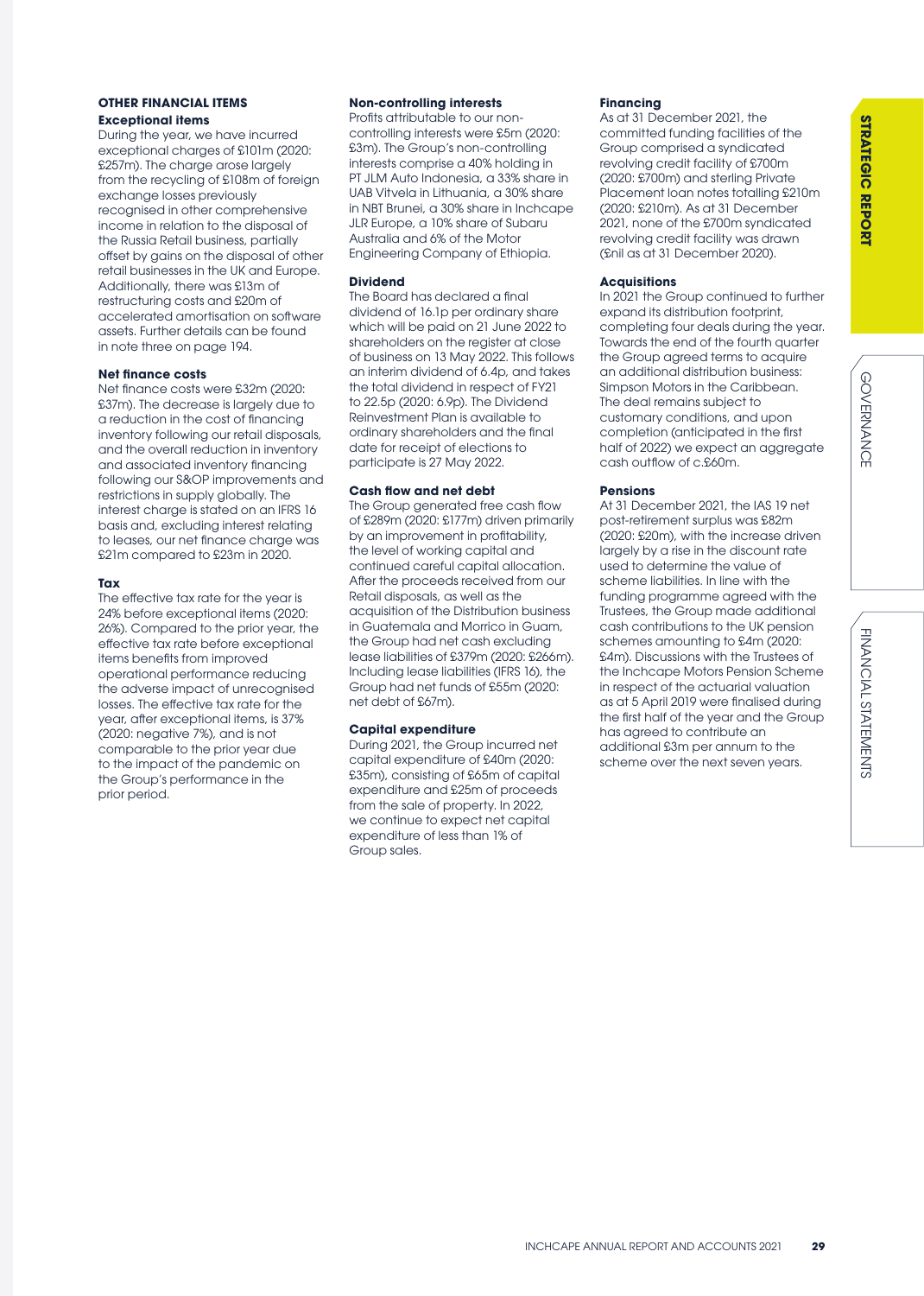### **VALUE DRIVERS**

We provide disclosure on the value drivers behind our gross profit (pre-exceptional). This includes:

- Gross profit attributable to Vehicles: New Vehicles, Used Vehicles and the associated F&I (Finance & Insurance) income; and
- Gross profit attributable to Aftersales: Service and Parts.

|                 | 2021<br>£m | 2020<br>£m | % change<br>reported | % change<br>constant FX |
|-----------------|------------|------------|----------------------|-------------------------|
| Group           |            |            |                      |                         |
| <b>Vehicles</b> | 749.5      | 516.9      | 45%                  | 50%                     |
| Aftersales      | 391.4      | 372.5      | 5%                   | 10%                     |
| Total           | 1,140.9    | 889.4      | 28%                  | 33%                     |

We operate across the automotive value chain, and during the year we generated 34% of gross profit through Aftersales, compared to 42% in 2020. This reflects the rebound in vehicle sales from the prior year, when sales were significantly disrupted as a result of the pandemic.

### **RECONCILIATION OF FREE CASH FLOW<sup>1</sup>**

|                                                                        | 2021<br>£m | 2021<br>£m | 2020 <sup>2</sup><br>£m | $2020^2$<br>£m |
|------------------------------------------------------------------------|------------|------------|-------------------------|----------------|
| Net cash generated from operating activities                           |            | 377.0      |                         | 249.2          |
| Add back: Payments in respect of exceptional items                     |            | 12.0       |                         | 24.3           |
| Net cash generated from operating activities, before exceptional items |            | 389.0      |                         | 273.5          |
| Purchase of property, plant and equipment                              | (48.5)     |            | (27.4)                  |                |
| Purchase of intangible assets                                          | (16.1)     |            | (14.5)                  |                |
| Proceeds from disposal of property, plant and equipment                | 24.6       |            | 6.7                     |                |
| Net capital expenditure                                                |            | (40.0)     |                         | (35.2)         |
| Net payment in relation to leases                                      |            | (57.0)     |                         | (56.7)         |
| Dividends paid to non-controlling interests                            |            | (3.0)      |                         | (4.3)          |
| <b>Free cash flow</b>                                                  |            | 289.0      |                         | 177.3          |

Included within free cash flow are movements where prior approval is required to transfer funds aborad, as described in note 19 on page 165.

1. APM (alternative performance measure), see page 186

2. Restated, see note on page 185

### **RETURN ON CAPITAL EMPLOYED1**

|                                                    | 2021<br>£m | 2020 <sup>2</sup><br>£m |
|----------------------------------------------------|------------|-------------------------|
| <b>Operating profit (before exceptional items)</b> | 328.1      | 164.1                   |
| Net assets                                         | 1,130.5    | 1,061.2                 |
| Less (net cash) / add net debt                     | (54.7)     | 66.5                    |
| Capital employed                                   | 1.075.8    | 1,127.7                 |
| Effect of averaging                                | 26.0       | 200.0                   |
| <b>Average capital employed</b>                    | 1.101.8    | 1,327.7                 |
| <b>Return on capital employed</b>                  | 29.8%      | 12.4%                   |

1. APM (alternative performance measure), see page 186.

2. Restated, see note on page 185.